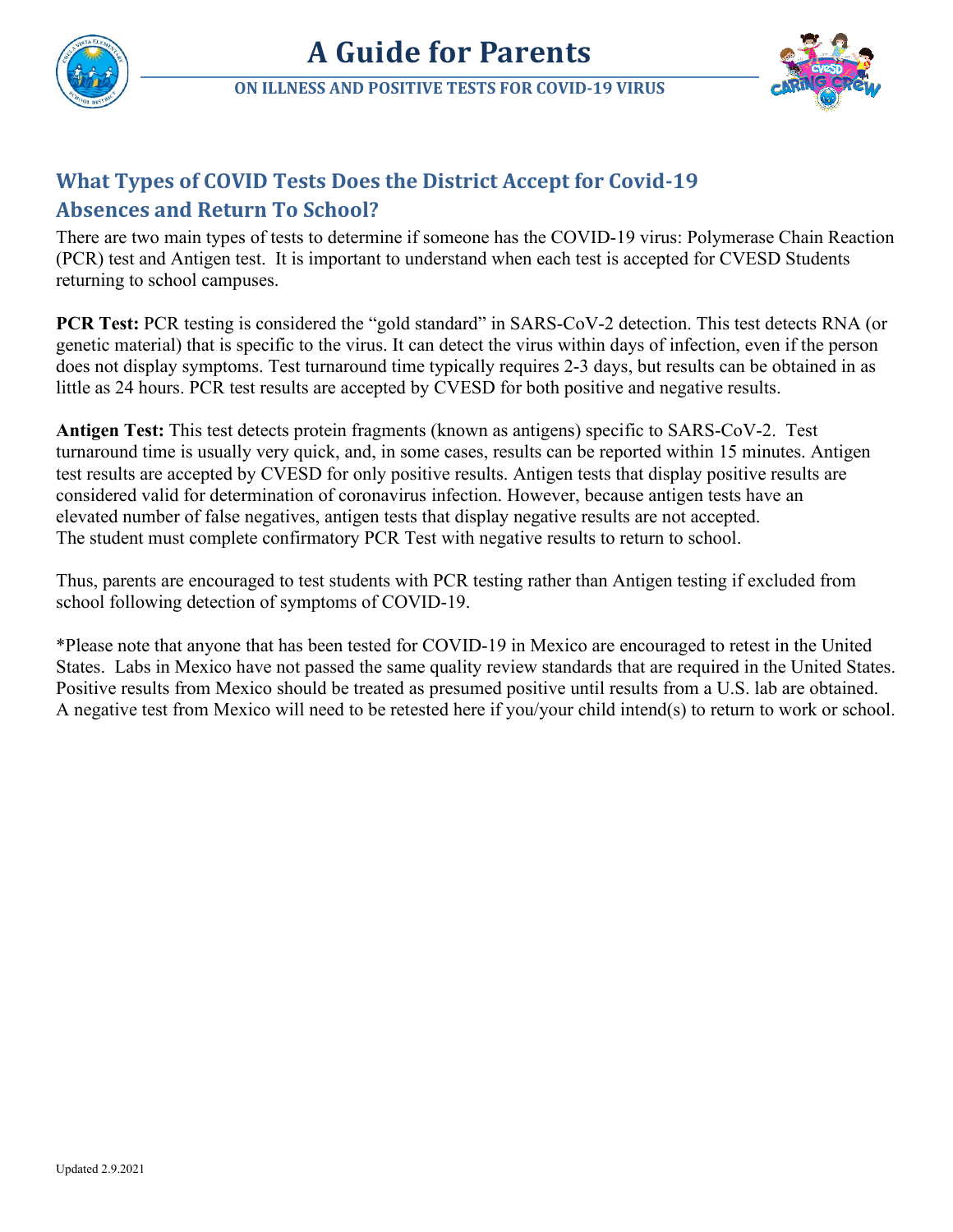# **MY CHILD IS SICK OR TESTED POSITIVE FOR COVID. WHEN CAN MY CHILD RETURN TO SCHOOL?**

#### **SICK AND DOES NOT TAKE A COVID-19 TEST**

If your child gets sick and you or your healthcare provider decides **not** to have them get a polymerase chain reaction (PCR) or antigen test to determine if they have COVID, they may return when:

- 1) It is at least 10 days from their symptom onset *and*
- 2) They are without a fever for 24 hours with no fever reducing medication *and*
- 3) Their symptoms are improving.

#### **SICK AND/OR TESTS POSTIVIE WITH THE COVID-19 VIRUS**

If your child is tested positive for COVID-19 through either PCR Test or antigen test, they may return when:

- 1) It is at least 10 days from their symptom onset or the date they tested positive if asymptomatic *and*
- 2) They are without a fever for 24 hours with no fever reducing medication *and*
- 3) Their symptoms are improving.

#### **SICK AND TEST NEGATIVE FOR THE COVID-19 VIRUS**

If your child gets sick and is tested negative for COVID-19 through a PCR Test, they may return when:

- 1) They are without a fever for 24 hours with no fever reducing medication *and*
- 2) Their symptoms have been improving for 24 hours *and*
- 2) They provide proof of the negative PCR test results to the school site.

IMPORTANT NOTE: *Negative Antigen tests are not accepted*. Currently San Diego County only accepts negative PCR Tests for return to work/school. It is recommended that parents choose to get a PCR Test for their children, to prevent having to retest.

#### **HAS SYMPTOMS THAT ARE A RESULT OF A CHRONIC PRE-EXISTING CONDITION**

If your child has a pre-existing condition, which has previously been reported to the school, call the school nurse for further directions.

Students who have a pre-existing condition may return to school with a note from their healthcare provider. The note MUST:

- 1. Be signed by a licensed MD/DO/NP/PA who manages the condition.
- 2. Confirm the chronic diagnosis (cite labs, date of record when diagnosed with the condition, etc.).
- 3. Include the provider's contact information.
- 4. Explain how the symptoms are unrelated to COVID-19.
- 5. Be accompanied by a signed consent (from the parent/guardian) for the school to interact with the MD/DO/NP/PA.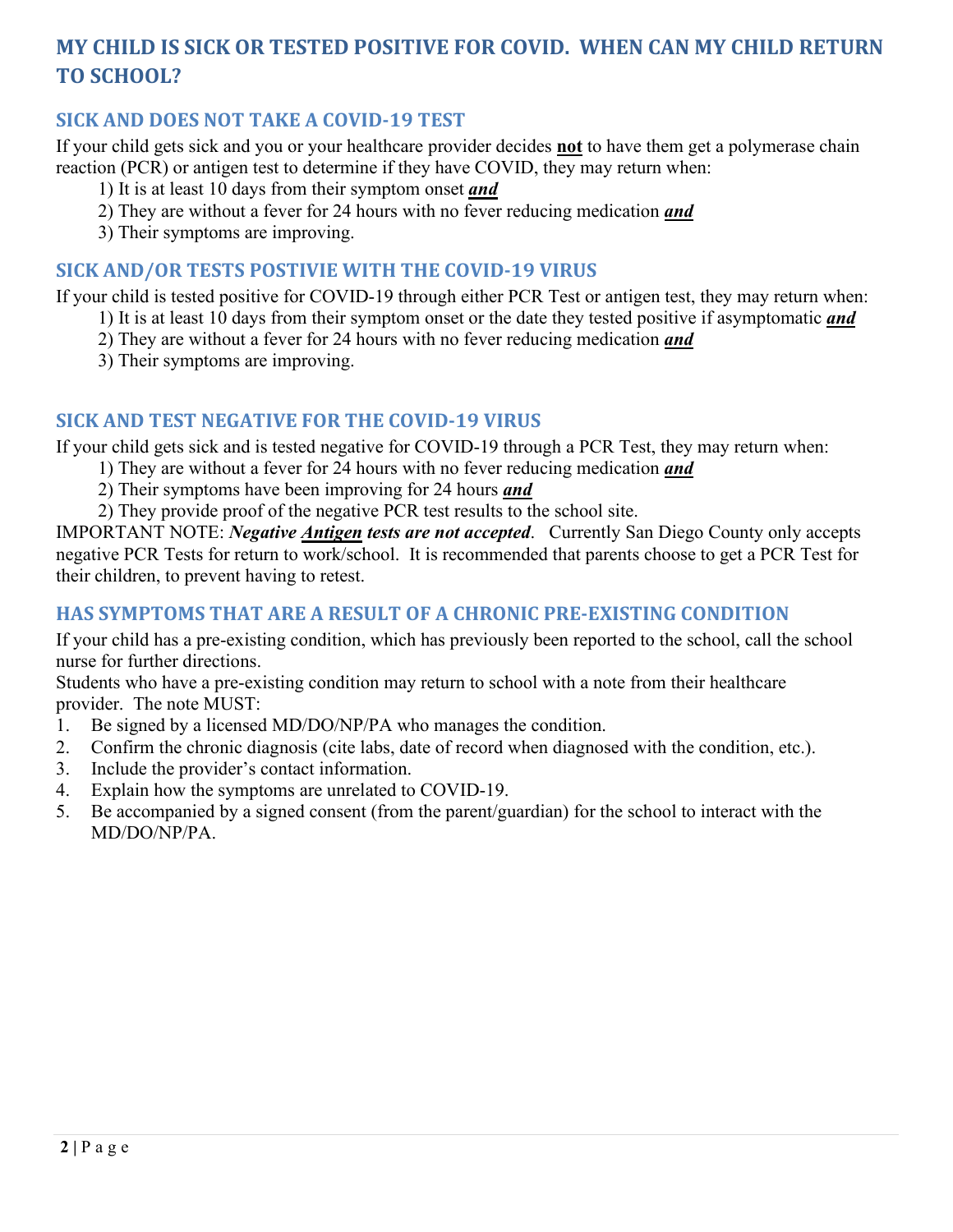## **WHAT ACTIONS DO I NEED TO TAKE WHEN MY CHILD IS AT HOME SICK?**

Families that have a sick child at home should do the following:

- *Stay home:* Do not allow your child to leave your home, except to get medical care. As much as possible, others in the family should stay home. If ANYONE in the house tests positive for COVID-19, no one should leave the house except to seek medical care.
- *Take care:* Make sure they get rest and stay hydrated.
- *Stay in touch with your doctor:* Call before seeking medical care for your child. For medical emergencies, call 911 and report your child's COVID-19 diagnosis during call.
- *One point of contact:* If at all possible, separate your child from other people and pets in your household. Try to have one person only care for your child, so others are not exposed.
- *Use a face covering:* If your child is over 2 years old and can wear a face mask without finding it hard to breathe, have them wear one when the caregiver is in the room. Do not leave you child alone while they are wearing a face mask. The caregiver should also wear one when in the same room.
- *Separate bathroom use:* Have your child use a separate bathroom from other people, if available. If that is not possible, clean and disinfect the bathroom often.
- *Monitor their symptoms:* Symptoms of COVID-19 include fever, cough, shortness of breath, runny nose, sore throat, nausea, vomiting, diarrhea, fatigue, new loss of taste/smell, headache, body aches, and/or poor appetite. Consult with your child's healthcare provider for ways to monitor their symptoms.
- *Follow care instructions:* If your doctor or local health department has provided specific instructions, follow these directives.
- *Wash hands often:* Everyone in your family should wash their hands well and often.
- *Clean often:* Use regular household cleaners or wipes to clean things that get touched often (doorknobs, light switches, toys, remote controls, phones, etc.)

# **A HOUSEHOLD MEMBER TESTED POSITIVE FOR COVID-19 OR MY CHILD CAME INTO CONTACT WITH SOMEONE WHO TESTED POSITIVE FOR COVID-19. CAN I BRING MY CHILD TO SCHOOL?**

No. If your child has had direct, close contact with anyone who has tested positive for COVID-19 for more than 15 minutes (with or without a mask) in a 24-hour period, they must quarantine.

A "close contact" is a contact with a COVID-19 patient that occurs anywhere between 48 hours before the COVID-19 patient's symptoms began (or, for asymptomatic patients, two days prior to test specimen collection), and until the COVID-19 patient is no longer required to be isolated. Please consult with your school nurse to determine appropriate length of quarantine.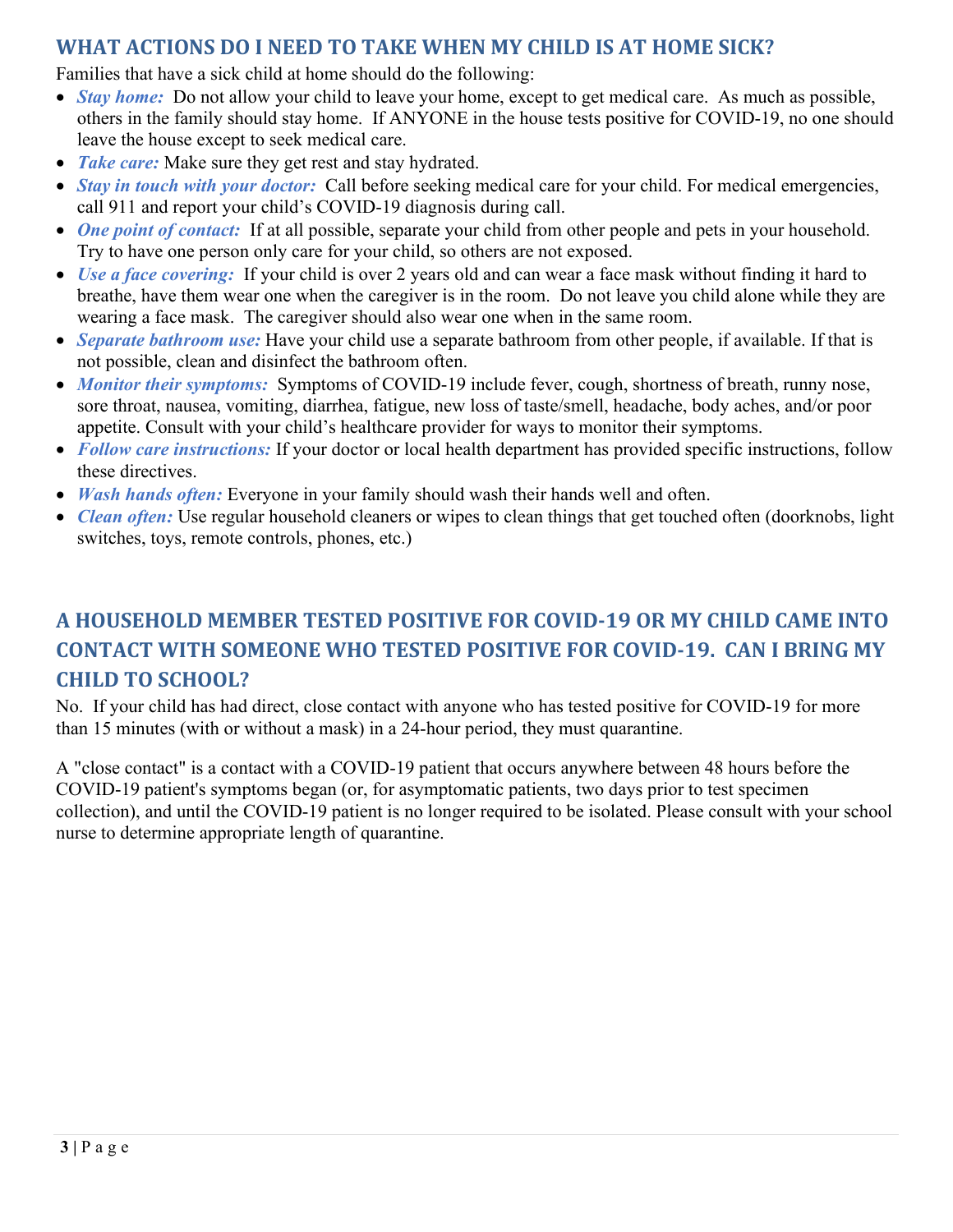



**SOBRE ENFERMEDAD Y PRUEBAS POSITIVAS DEL VIRUS COVID-19**

## **¿QUÉ TIPOS DE PRUEBAS COVID ACEPTA EL DISTRITO PARA LAS AUSENCIAS DE COVID-19 Y EL REGRESO A LA ESCUELA?**

Existen dos tipos principales de pruebas para determinar si alguien tiene el virus COVID-19: la prueba de reacción en cadena de la polimerasa (PCR) y la prueba de antígeno. Es importante entender cuándo se acepta cada prueba para los estudiantes de CVESD que regresan a los campus escolares.

**Prueba de PCR:** Las pruebas de PCR se consideran el "estándar de oro" en la detección SARS-CoV-2. Esta prueba detecta ARN (o material genético) que es específico del virus. Puede detectar el virus a los pocos días de la infección, incluso si la persona no muestra síntomas. El tiempo de respuesta de la prueba normalmente requiere 2-3 días, pero los resultados se pueden obtener en tan solo 24 horas. Los resultados de la prueba de PCR son aceptados por CVESD para resultados positivos y negativos.

**Prueba de antígeno:** Esta prueba detecta fragmentos de proteínas (conocidos como antígenos) específicos de SARS-CoV-2. El tiempo de respuesta de la prueba suele ser muy rápido y, en algunos casos, los resultados se pueden notificar en 15 minutos. CVESD acepta los resultados de las pruebas de antígeno solo para obtener resultados positivos. Las pruebas de antígeno que muestran resultados positivos se consideran válidas para la determinación de la infección por coronavirus. Sin embargo, debido a que las pruebas de antígeno tienen un número elevado de falsos negativos, no se aceptan pruebas de antígeno que muestren resultados negativos. El estudiante debe completar la prueba de PCR confirmatoria con resultados negativos para regresar a la escuela.

Por lo tanto, se alienta a los padres que sus estudiantes sean examinados con pruebas de PCR en lugar de pruebas de antígeno si se excluyen de la escuela después de la detección de los síntomas de COVID-19.

\*Tenga en cuenta que cualquier persona que se haya hecho la prueba para COVID-19 en México se alienta que vuelva a realizar la prueba en los Estados Unidos. Los laboratorios en México no han aprobado los mismos estándares de revisión de calidad que se requieren en los Estados Unidos. Los resultados positivos de México deben tratarse como supuestos positivos hasta que se obtengan los resultados de un laboratorio estadounidense. Una prueba negativa de México tendrá que ser reexaminada aquí si usted/su hijo tiene la intención de regresar al trabajo o a la escuela.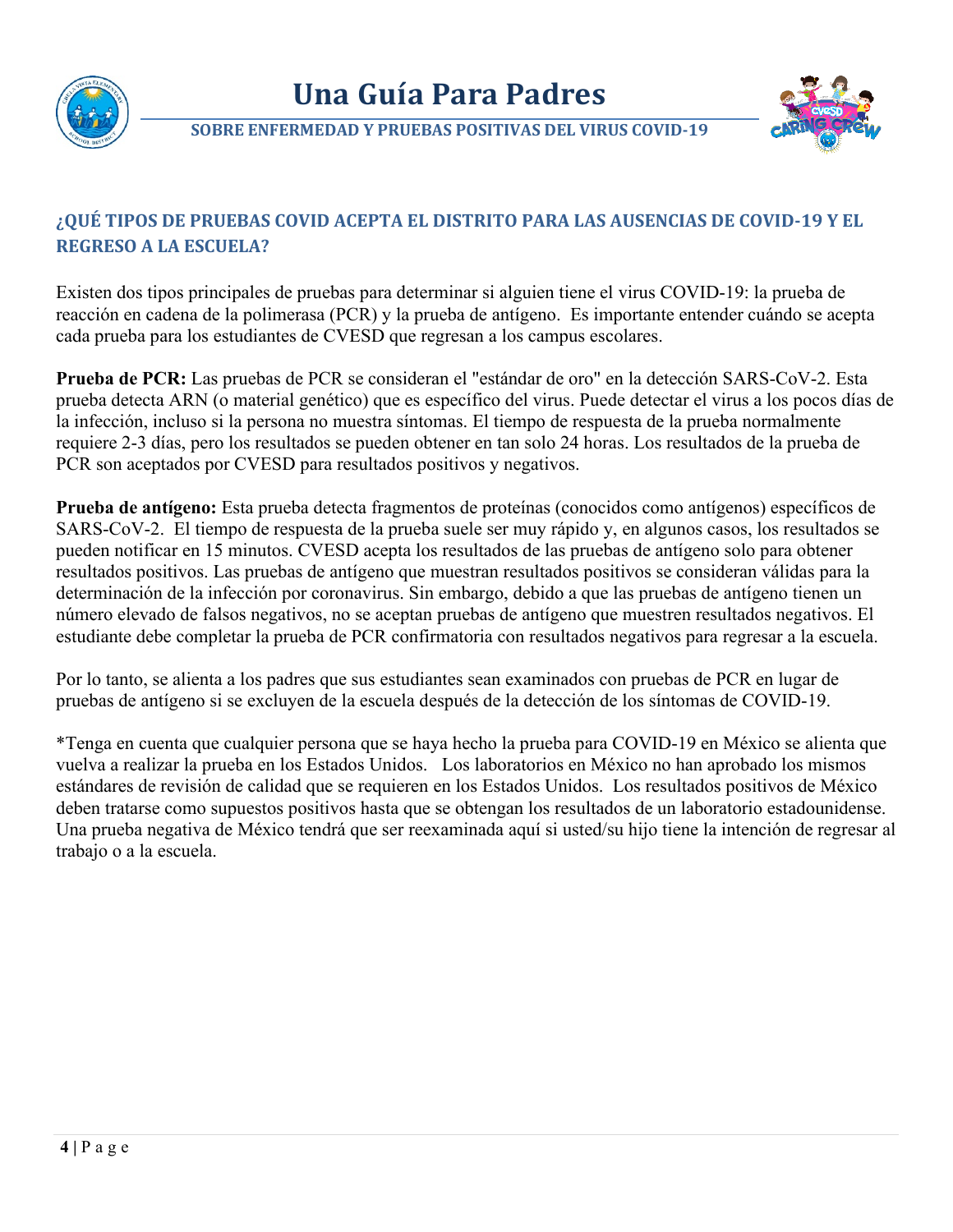## **MI HIJO ESTÁ ENFERMO O DIO POSITIVO EN UNA PRUEBA DE COVID-19. ¿CUÁNDO PODRÁ REGRESAR MI HIJO A LA ESCUELA?**

#### **ENFERMO Y NO SE HACE UNA PRUEBA DEL COVID-19**

Si su hijo se enferma y usted o su proveedor de atención médica deciden que **no** le hagan una prueba de reacción en cadena de la polimerasa (PCR) o prueba de antígeno para determinar si tiene COVID, es posible que regrese cuando:

- 1) Han transcurrido por lo menos 10 días desde el inicio de los síntomas **y**
- 2) No ha tenido fiebre por 24 horas sin haber tomado medicamento para reducir la fiebre **y**
- 3) Está mejorando de sus síntomas.

#### **ENFERMO Y/O DIO POSITIVO EN PRUEBAS DEL VIRUS COVID-19**

Si su hijo da positivo en la prueba de COVID-19 mediante una prueba de PCR o prueba de antígenos, es posible que regrese cuando:

- 1) Han transcurrido por lo menos 10 días desde el inicio de los síntomas o de la fecha de la prueba cuando dio positivo si es asintomático **y**
- 2) No ha tenido fiebre por 24 horas sin haber tomado medicamento para reducir la fiebre **y**
- 3) Está mejorando de sus síntomas.

#### **ENFERMO Y/O DIO NEGATIVO EN PRUEBAS DEL VIRUS COVID-19**

Si su hijo se enferma y decide hacerse una prueba de PCR de COVID-19, pero da negativo, puede regresar después de lo siguiente:

- 1) No ha tenido fiebre por 24 horas sin haber tomado medicamento para reducir la fiebre **y**
- 2) Está mejorando de sus síntomas por 24 horas **y**
- 3) Proporcionan comprobante de una prueba PCR negativa a la escuela.

NOTA IMPORTANTE: *No se aceptan las pruebas de antígeno negativas.* Actualmente el Condado de San Diego únicamente acepta pruebas PCR negativas para el regreso al trabajo/escuela. Se recomienda que los padres opten por una prueba PCR para sus hijos, para evitar tener que volver a realizar prueba.

## **TIENE SÍNTOMAS QUE SON EL RESULTADO DE UNA AFECCIÓN PREEXISTENTE CRÓNICA**

Si su hijo tiene una afección preexistente, que previamente ha sido reportada a la escuela, llame a la enfermera de la escuela para obtener más instrucciones.

Los estudiantes que tienen una afección preexistente pueden regresar a la escuela con una nota de su proveedor de atención médica. La nota DEBE:

- 1) Estar firmado por un Doctor en Medicina (MD), Doctor en Medicina Osteopática (DO), Enfermera Titulada (NP) o Asistente de Médico (PA) con licencia que administre la condición.
- 2) Confirmar el diagnóstico crónico (citar laboratorios, fecha de registro cuando se le diagnosticó la afección, etc.).
- 3) Incluya la información de contacto del proveedor.
- 4) Explicar cómo los síntomas no están relacionados con COVID-19.
- 5) Estar acompañado por un consentimiento firmado (del padre/tutor) para permitir a la escuela comunicarse con el MD/DO/NP/PA.

#### **¿CUÁLES ACCIONES DEBO TOMAR SI MI HIJO SE ENCUENTRA ENFERMO EN CASA?**

Las familias que tienen a un niño enfermo en casa deben hacer lo siguiente: